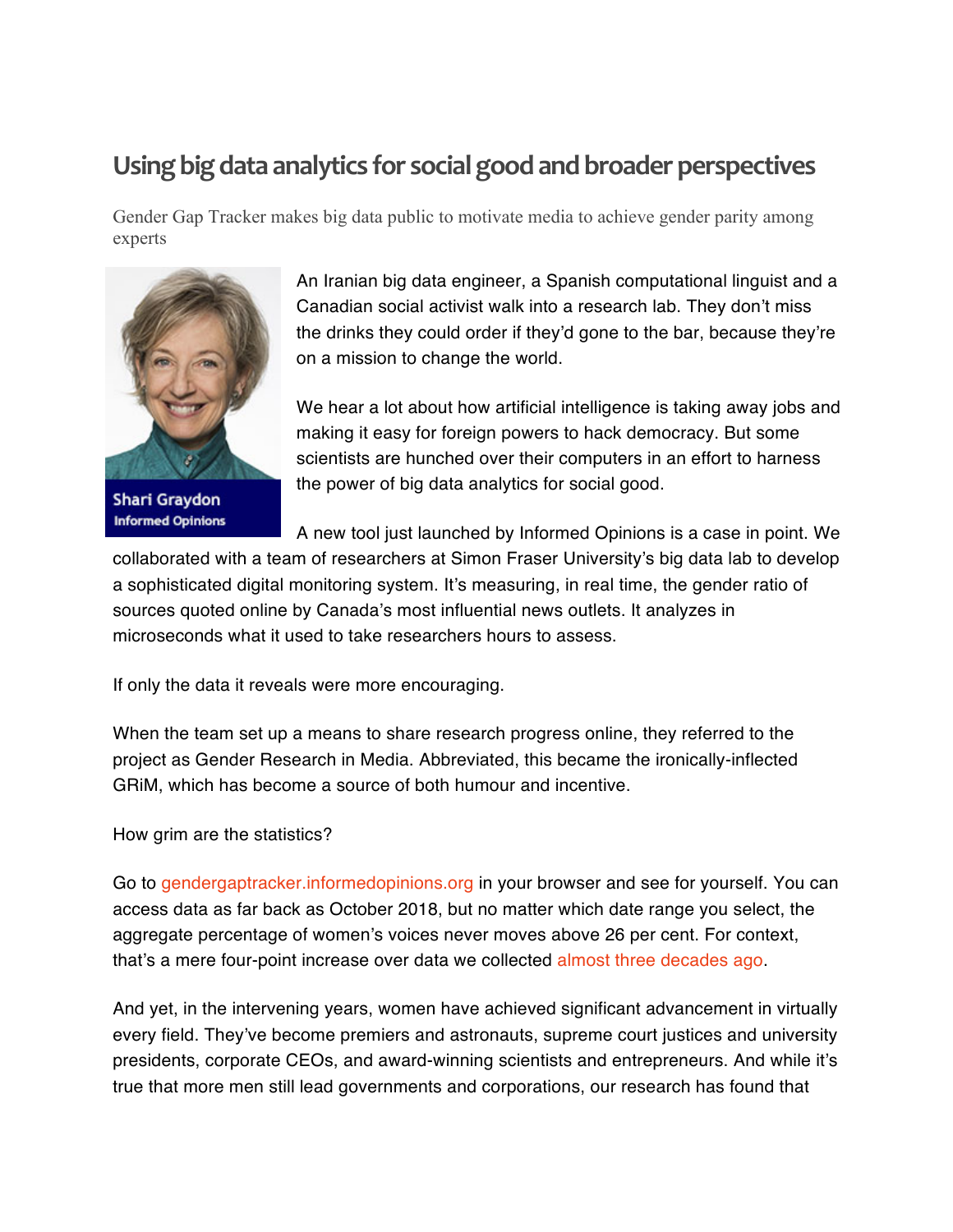even in health-care disciplines where women dominate, their voices remain underrepresented.

That's a problem.

Women's life experiences are often profoundly different from men's.

Those experiences feed different insights and sometimes priorities. So it's not remotely defensible in a proud democracy that men's perspectives continue to outnumber women's by a ratio of almost three to one in public discourse. We can – and need to – do better.

Informed Opinions last commissioned content analysis research looking at the gender ratio of quoted and featured experts in 2015. Canada's prime minister had just sworn in a new gender-balanced cabinet. And we were edging towards the #MeToo revelations that would remind everyone of the social consequences of failing to listen to women's perspectives.

The aggregate ratio of experts quoted in the 2015 study was 29 per cent women to 71 per cent men. But that analysis left out both sports and entertainment coverage. It also included two broadcast talk shows: CBC Radio's The Current and Radio Canada's Tout Le Monde en Parle. Both programs exceeded 40 per cent female interviewees, raising the average stats.

In fact, the better performance of public broadcasters on gender parity planted the seed for our tool, now called the Gender Gap Tracker. Because Radio Canada and CBC are explicitly mandated to reflect the country to itself, their reporters and producers pay more attention to diversity.

What gets measured does, indeed, get done. Anecdotal evidence and common sense suggest that journalists who actively track the gender of their sources achieve more equitable results. And a growing number are reporting on their performance.

The mixed gender team of scientists developing the Gender Gap Tracker includes researchers from across disciplines. They hail from Canada, Iran, Brazil and Spain, and they've worked in the U.S., the U.K. and Switzerland. A microcosm of Canada's diversity, they tangibly demonstrate the payoffs of collective intelligence that benefits from different perspectives.

Even though the team members are not big drinkers, we've already reserved a table in the bar for 2025. That's the target date we've set for achieving gender parity in Canadian news media.